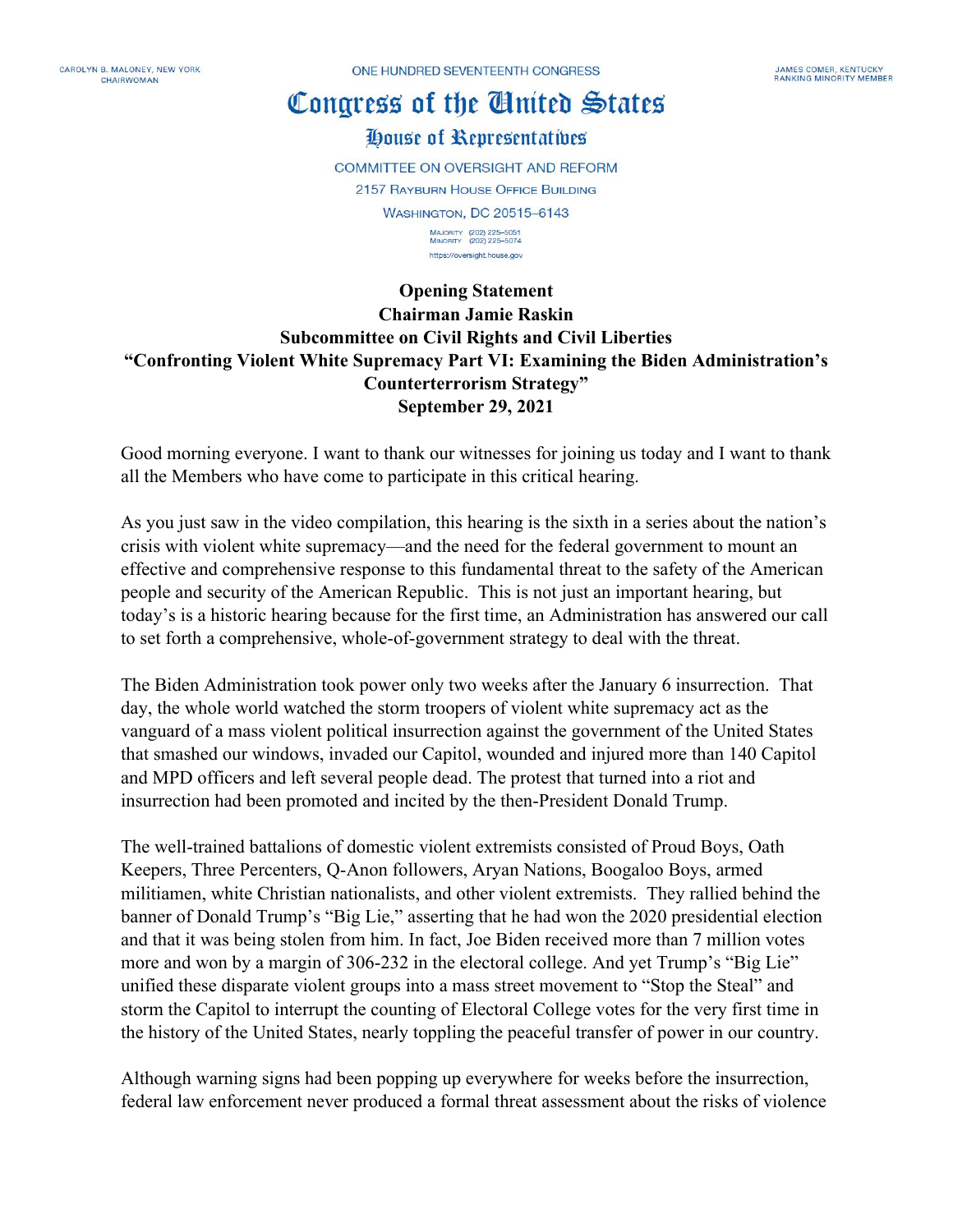on that day. That indicates a systematic failure to grapple with the magnitude of the threat facing the Republic.

And let's be clear that the most dangerous domestic terror threat facing America today comes from the forces that attacked our government on January  $6<sup>th</sup>$ . In October 2020, Donald Trump's own Acting Secretary of Homeland Security singled out white supremacist extremists as – quote – "the most persistent and lethal threat in the Homeland."

Just two days after being sworn in, President Biden ordered federal law enforcement and intelligence officials to study the threat of domestic violent extremism. He understood that a post-9/11 counterterrorism framework, set up primarily to combat international threats like al Qaeda and ISIS, was not designed to address the violence the domestic terror violence threatens us today.

The results of their review became public on June 15, when the President released the *firstever* National Strategy for Countering Domestic Terrorism. The Strategy outlined four main pillars to guide federal agencies.

First, the Strategy calls for more analysis and information-sharing related to domestic terror threats. Second, it asks agencies to determine how to better prevent domestic terror recruitment and mobilization of violence. Third, it tasks the government with disrupting and deterring domestic terrorism. And fourth, it calls on the government to confront long-term contributors to domestic terror, including racism.

This Strategy offers exactly the kind of coordinated governmental response the members of the Subcommittee have been asking more than two years. During our prior hearings, we were warned over and over again by witnesses with years of counterterrorism experience and federal law enforcement experience that the Trump Administration had no cohesive plan to confront the enormous problem facing us. We learned that the federal government was not devoting sufficient personnel or resources to monitor or confront the white supremacist threat of violence spreading across the globe. In fact, we heard from Trump Administration officials *themselves* that the Administration frankly lacked any strategic plan to prevent or combat white supremacist violence.

With the release of this new Strategy, the Administration has finally ensured that the U.S. has a blueprint to defend ourselves. The Strategy calls for more resources to boost state, local, tribal, and territorial efforts to tackle the threat. This includes more information-sharing; more analysis and data-driven guidance on potential indicators of violence. It also lays out a new, public health-focused framework for terror prevention that will enlist all sectors of government and society to work together as a bulwark against violence and provide an off-ramp for those who are caught up in the clutches of hate.